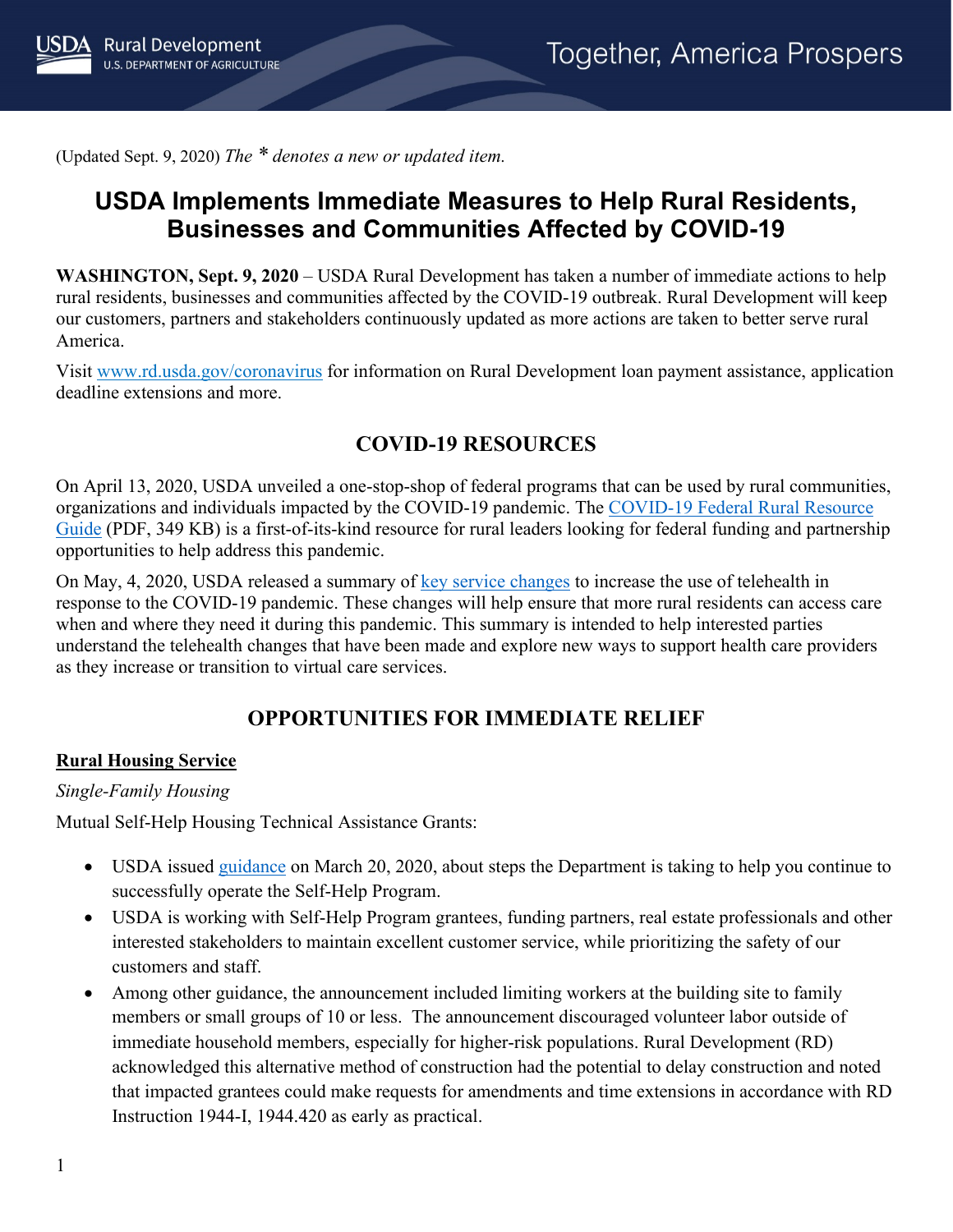- Self-Help grantees seeking amendments, time extensions, and refunding will be evaluated on a case-bycase basis on factors such as Lower Rates of Production, Equivalent Units (EUs) and Technical Assistance (TA) cost per EU. Grantee organizations must work with their regional Technical and Management Assistance (T&MA) Contractors to develop realistic extension requests and applications for refunding. The T&MA Contractors are aware of the potential for needed flexibilities and are ready to assist in any way they can. Please contact Rural Development and Regional Technical and Management Assistance contractor staffs so that we may offer additional assistance.
- For organizations utilizing Self-Help Opportunity Program (SHOP) funds, the following information was provided by HUD in a letter dated May 5, 2020: *"In terms of program policy guidance, the Office of Rural Housing and Economic Development staff will work with grantees to offer flexibility on some reporting requirements as well as provide program/project extensions based on the individual grantee's request relating to specific grant activities, in accordance with the terms of each executed grant agreement. HUD's decisions will be made on a case-by-case basis as a result of the merits of the individual grantee's request and the grant agreement terms."*
- Furthermore, HUD published the FY2020 SHOP NOFA on Grants.gov on June 18, 2020 with an application deadline of August 18, 2020.

Single Family Housing Direct Loan and Guarantee Programs:

Effective August 28, with the exception of vacant or abandoned dwellings, foreclosures and related evictions for borrowers with USDA single family housing Direct and Guaranteed loans are suspended through December 31, 2020.

Direct Loan Program:

- USDA has waived or relaxed certain parts of the application process for Single-Family Housing Direct Loans, including site assessments, and has extended the time period that certificates of eligibility are valid.
- A Direct Loan borrower who is experiencing a reduction of income can request a Payment Assistance package to see if he/she is eligible for payment assistance or for more assistance than currently received.
- Moratorium assistance for up to 180 days (total of 1 year) is available for Direct Loan borrowers experiencing financial hardship due, directly or indirectly, to the COVID-19 emergency. You can call us and verbally request a payment moratorium. Borrowers have the option to cancel the moratorium at any time or request the moratorium be extended up to an additional 180 days. At the end of the 1-year time period, these 502 Direct borrowers can request the moratorium be extended up to an additional year making it a total of 2 years. However, the borrower must submit a moratorium application and meet eligibility criteria to be granted that last year.
- Direct Loan questions should be directed to USDA's Customer Service Center at 800-414-1226. Beginning July 6, 2020, regular hours are from 7 a.m. to 5 p.m. Monday through Friday Central Time (CT).

#### Guaranteed Loan Program:

Extension of Temporary Exceptions: The temporary exceptions issued on March 27, 2020 pertaining to appraisals, repair inspections and income verifications for the Single Family Housing Guaranteed Loan Program (SFHGLP) due to the COVID-19 pandemic have been extended until November 30, 2020 and apply to the requirements in the program handbook HB-1-3555 for new loans, described below.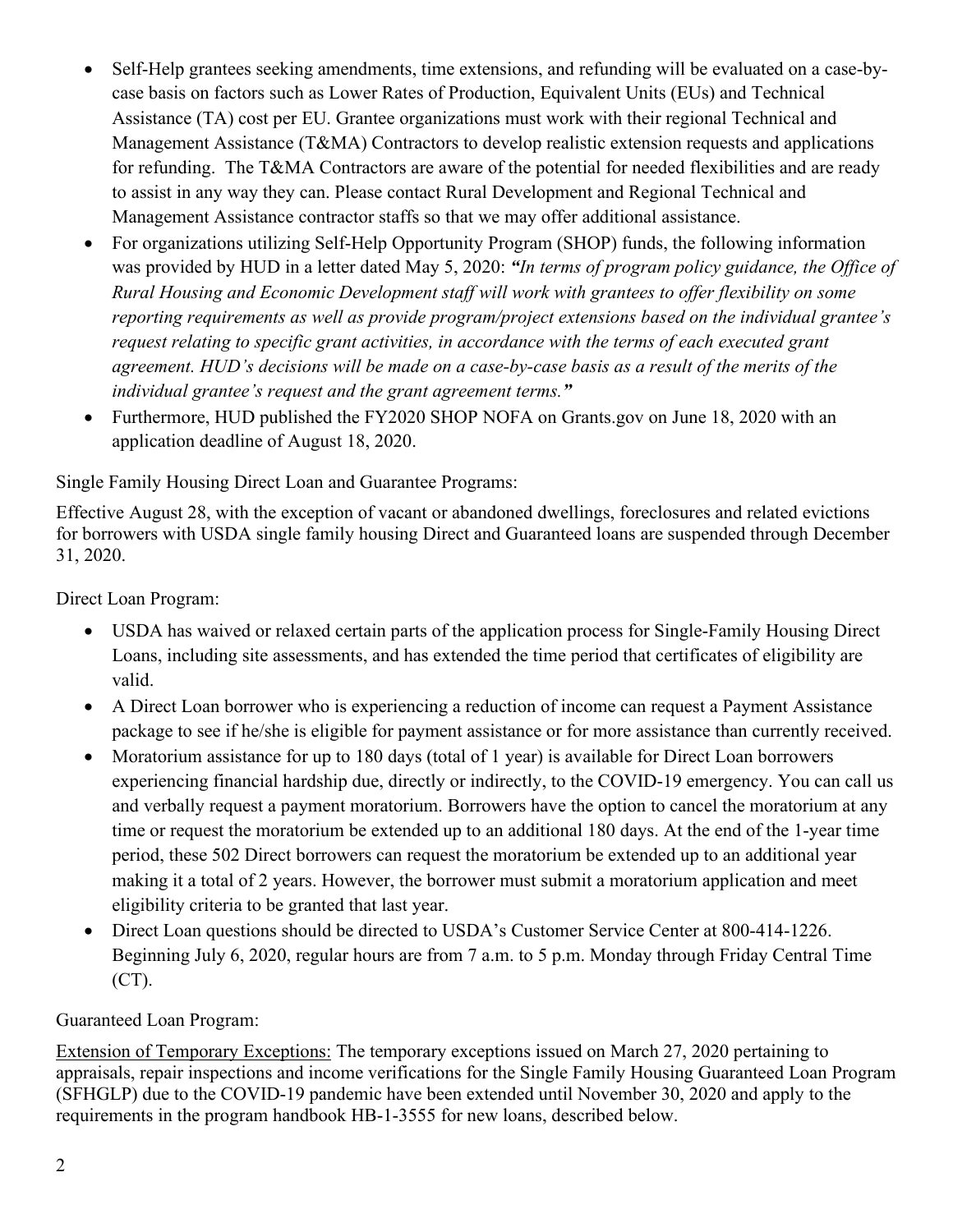- Residential Appraisal Reports Existing Dwelling: For purchase and non-streamlined refinance transactions, when an appraiser is unable to complete an interior inspection of an existing dwelling due to concerns associated with the COVID-19 pandemic, an "Exterior-Only Inspection Residential Appraisal Report", (FHLMC 2055/FNMA 2055) will be accepted. In such cases, appraisers are not required to certify that the property meets HUD HB 4000.1 standards. The appraisal must be completed in accordance with the Uniform Standards of Professional Practice (USPAP) and the Uniform Appraisal Dataset (UAD). This exception is not applicable to existing manufactured housing pilot program, new construction properties, or construction to permanent loans. As a reminder, appraisals are not required for streamlined and streamlined-assist refinance transactions.
- Repair Inspections Existing Dwelling: Loans for which a completion certification is not available due to issues related to the COVID-19 pandemic, a letter signed by the borrower confirming that the work was completed is permitted. Lenders must also provide further evidence of completion, which may include photographs of the completed work, paid invoices indicating completion, occupancy permits, or other substantially similar documentation. All completion documentation must be retained in the loan file. This exception is not applicable to rehabilitation and repair loans noted in section 12.28 of HB-1- 3555
- Verbal Verification of Employment: Lenders should use due diligence in obtaining the most recent income documentation to verify the borrower's repayment ability prior to closing. When the lender is unable to obtain a Verbal Verification of Employment (VVOE) within 10 business days of loan closing due to a temporary closure of the borrower's employment, alternatives should be explored. For example, email correspondence with the borrower's employer is an acceptable alternative to a VVOE. If the lender is unable to obtain a VVOE or acceptable alternative, the requirement will be waived when the borrower has a minimum of 2 months cash reserves. In the case of a reduction pf income, the borrower's reduced income must be sufficient to support the new loan payment and other non-housing obligations. Borrower's with no income or those receiving unemployment benefits at the time of closing are not eligible for SFHGLP loans regardless of available cash reserves.
- Frequently Asked Questions (FAQs): Additional FAQs related to the origination and servicing of USDA Single Family Housing Guaranteed loans have been added to the previously posted FAQs. The revised document has been posted to the [USDA LINC Training and Resource Library.](https://www.rd.usda.gov/sites/default/files/RD-GRH-OriginationServicingFAQs.pdf)Questions regarding program policy and this announcement may be directed to the National Office Division at [sfhgld.program@usda.gov](mailto:sfhgld.program@usda.gov) or (202) 720-1452.
- To implement and align with the provisions of the CARES Act:
	- o Effective immediately upon receiving a request for a forbearance from a borrower who attests to financial hardship directly or indirectly caused by COVID-19, lenders shall provide immediate forbearance of the borrower's guaranteed loan payment for a period of up to 180 days. In addition, the initial forbearance period may be extended up to an additional 180 days at the borrower's request.
	- o During the forbearance options outlined above, no accrual of fees, penalties or interest may be charged to the borrower beyond the amounts calculated as if the borrower had made all contractual payments in a timely fashion.
	- o Upon completion of the forbearance, the lender shall communicate with the borrower and determine if the borrower is able to resume making regular contractual payments. If so, the lender shall offer the borrower a written re-payment plan to resolve any amount due or at the borrower's request, extend the loan term for a period that is at least the length of the forbearance.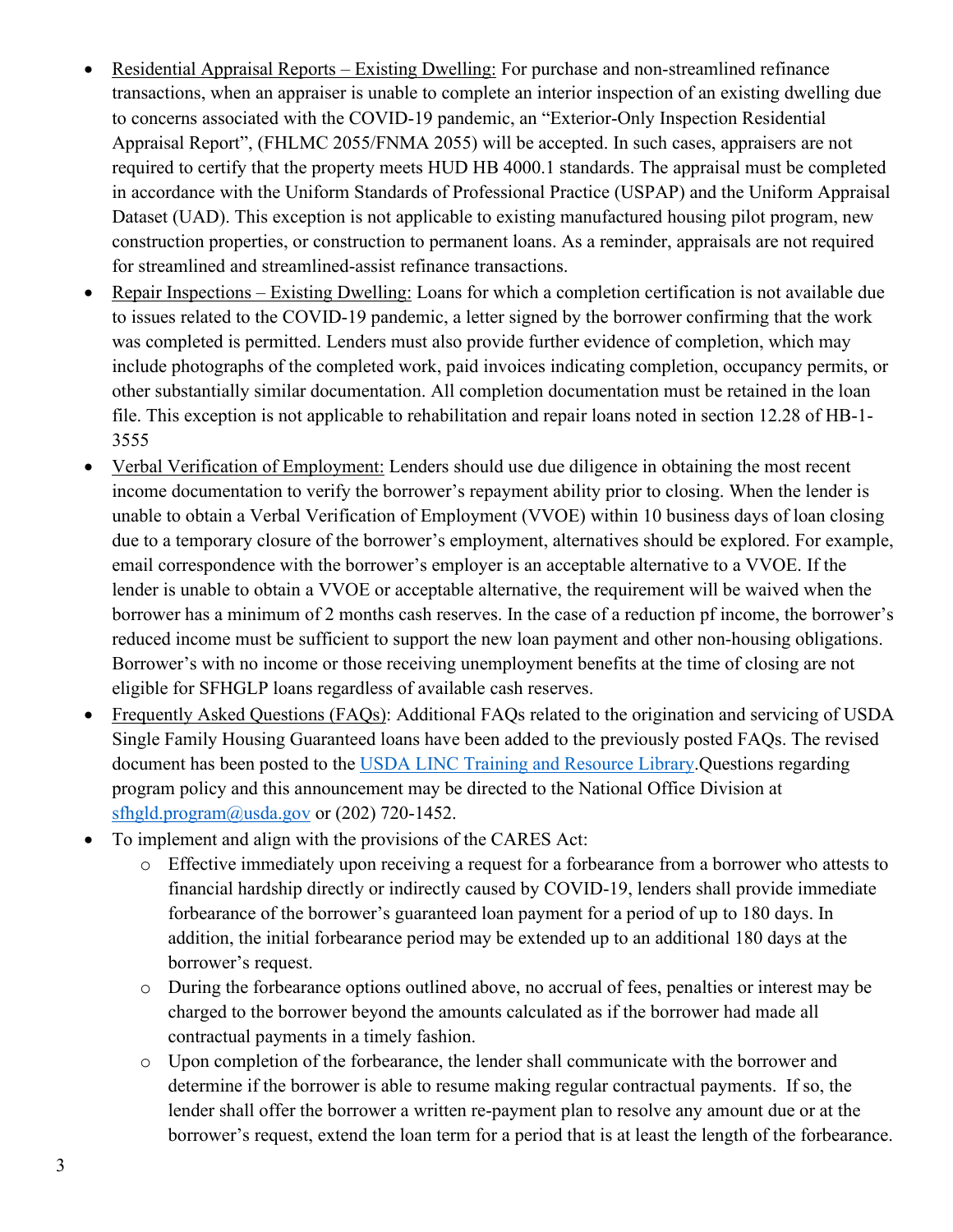- o If the lender determines the borrower is financially unable to resume making contractual payments at the end of the forbearance, the borrower shall be evaluated for all available options presented in the Loss Mitigation Guide which is found at Attachment 18-A in Chapter 18 of our 3555 Technical Handbook:<https://www.rd.usda.gov/sites/default/files/3555-1chapter18.pdf>
- o **Effective period:** Lenders may approve the initial 180-day COVID-19 Forbearance no later than December 31, 2020.
- Guaranteed Loan servicing questions should be directed to:  $sfhgld,program@usda.gov$ . For more information, visit the following web pages:
	- o SFHGLP Lending Partner Webpage:<https://www.rd.usda.gov/page/sfh-guaranteed-lender>
	- o SFHGLP webpage: [https://www.rd.usda.gov/programs-services/single-family-housing](https://www.rd.usda.gov/programs-services/single-family-housing-guaranteed-loan-program)[guaranteed-loan-program](https://www.rd.usda.gov/programs-services/single-family-housing-guaranteed-loan-program)
	- o USDA LINC Training and Resource Library[:https://www.rd.usda.gov/programs](https://www.rd.usda.gov/programs-services/lenders/usda-linc-training-resource-library)[services/lenders/usda-linc-training-resource-library](https://www.rd.usda.gov/programs-services/lenders/usda-linc-training-resource-library)
	- o Procedure Notices:<https://www.rd.usda.gov/resources/directives/procedures-notices>

### *Multi-Family Housing*

\* CDC Issues Guidance Ordering Halt in Tenant Residential Evictions to Further Prevent the Spread of COVID

\* On Sept. 4, 2020, USDA announced that the Centers for Disease Control and Prevention (CDC) has ordered a halt in residential evictions through Dec. 31, 2020, to tenants meeting certain criteria in USDA multi-family housing properties.

\* The CDC guidance applies to tenants who [certify that they meet the following criteria:](https://www.cdc.gov/coronavirus/2019-ncov/downloads/declaration-form.pdf)

- \* All adults in the household have attempted to obtain any available government assistance for rent;
- \* The household meets income limits of \$99,000 per individual or \$198,000 per couple;
- \* The household is unable to pay full rent due to a loss in household income or extraordinary medical expenses;
- \* Timely partial payments have been attempted;
- \* Eviction would likely make the household homeless or force them into an unsafe shared living arrangement.

\* If properties are experiencing financial hardship due to COVID-19 and tenant inability to pay, USDA will continue to accept forbearance requests under the 2020 Coronavirus Aid, Relief and Economic Security [\(CARES\) Act](https://www.congress.gov/bill/116th-congress/house-bill/748/text) through Dec. 31, 2020.

\* To review our previously posted Multifamily Housing questions and answers on the CARES Act forbearance and COVID-19 in general, please visit the [Rural Development COVID-19 Response website.](https://www.rd.usda.gov/coronavirus)

\* For additional information, see page 55292 of the September 4 [Federal Register.](https://www.govinfo.gov/content/pkg/FR-2020-09-04/pdf/2020-19654.pdf)

Sections 4023 and 4024 of the CARES Act apply to the Multi-family Direct and Guaranteed portfolios.

The CARES Act allows Multi-family borrowers to request forbearance if they are experiencing financial hardship due to COVID-19. Multi-family Housing has existing authority in 7 CFR §3560.453to take special servicing actions as part of a workout plan on Section 514 and 515 loans to prevent a default, and under that authority will approve a deferral of up to 3 monthly loan payments. For your convenience, attached is a sample streamlined workout agreement proposal that MFH considers to be in compliance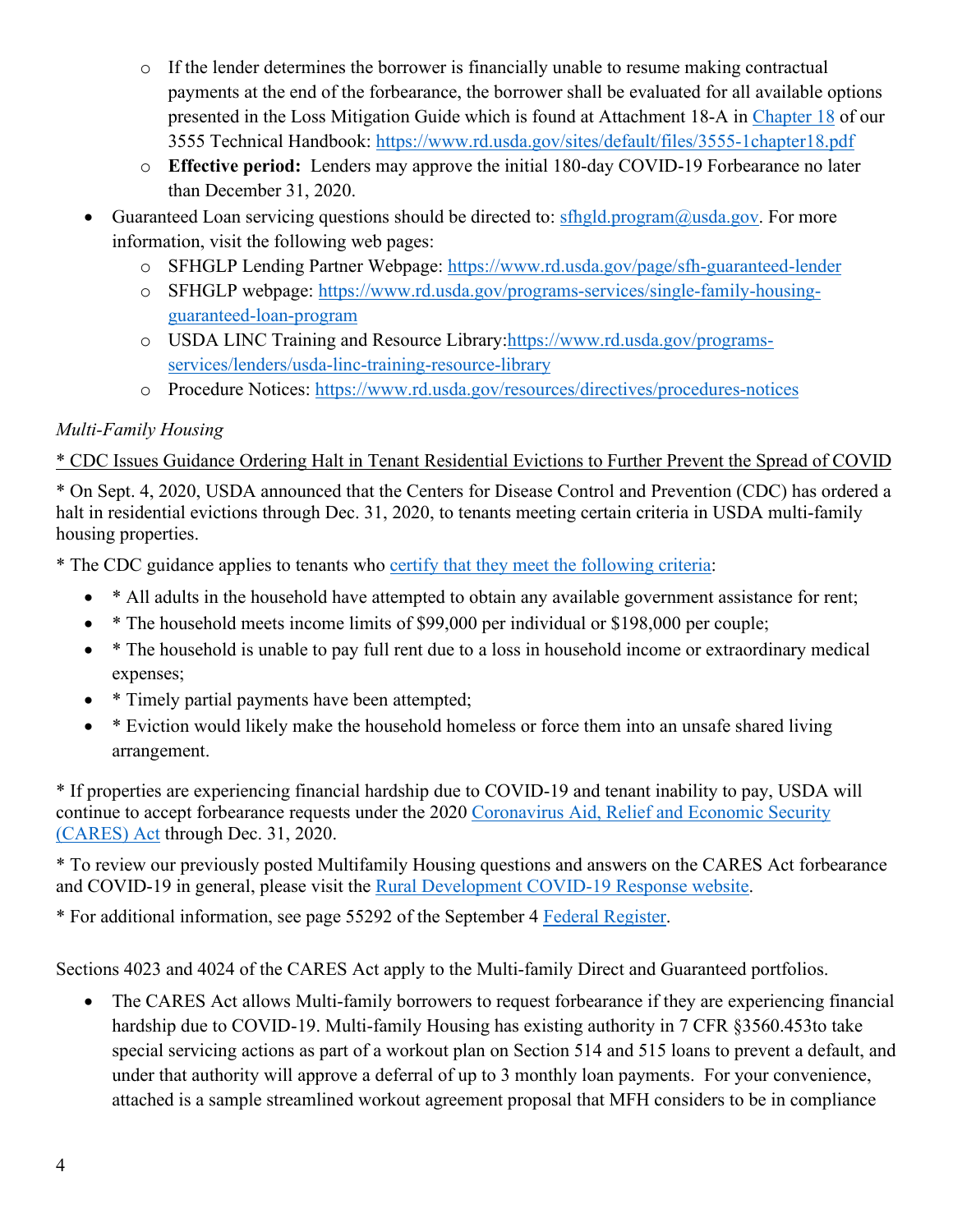with the requirements of 7 CFR §3560.453(c). Borrowers are welcome to use that sample or submit your requests orally or in another written format to your assigned Multi-family Servicing Official.

- Once this information is submitted to your assigned Multi-family Servicing Official, within five business days your request will be processed by the field office and sent to the National Finance, Accounting and Operations Center (NFAOC) in St. Louis to adjust your account. If your loan payment is normally offset against your Rental Assistance payment, you will receive your full RA payment without the mortgage payment deducted. If you normally send in a payment, you do not need to do anything further.
- If the initial forbearance period is for less than 90 days, borrowers can request an extension of up 90 days total, but must request the extension at least 15 days prior to the expiration of the initial period. Forbearance can be ended at any time by contacting your assigned Multi-family Servicing Official. Payments will be deferred for up to 90 days without any additional interest or late fees. When the loan reaches maturity, any deferred payments will be added to the final payment.
- The CARES Act prohibited evictions due to non-payment of rent through July 25, 2020 and does not allow owners to charge late fees or otherwise penalize tenants who are unable to pay rent. This eviction prohibition became effective upon enactment of the CARES Act (March 27, 2020) and is effective for 120 days for Section 514, Section 515 and Section 538 loans, as well as Multi-family voucher holders. As stated in 7 CFR §3560.452(c)(8), failure to comply with this Federal law is considered a nonmonetary default.
- This prohibition on late fees remains in place for the period covered by the CARES Act, meaning that if a resident has unpaid rent on August 1, retroactive late fees may not be assessed. Late fees may only be charged going forward. We encourage MFH owners and agents to work with tenants wherever possible to assist them in maintaining housing, including processing interim certifications if possible or arranging payment plans for past-due balances.
- In addition, while the national prohibition on nonpayment evictions will lift July 25, many state and local governments have ongoing restrictions. Owners and agents must closely follow any applicable local guidance in this matter.
- As a reminder, properties under a forbearance/deferral agreement are prohibited from nonpayment evictions through the life of the deferral. For example, if a property requests a deferral for June, July, and August, no nonpayment evictions would be permitted until September 1.

Multi-Family Housing is taking several other steps to help owners, management agents and tenants maintain quality housing during the COVID-19 outbreak. Specifically, these immediate steps are effective for Section 515 Multi-Family properties:

- Tenant certifications due March 31, April 30 and May 31 for Multi-Family properties were extended to June 30 with no late fees or overage charges, as allowed in Multi-Family guidance (HB-3-3560, Chapter 4, Section 4.11). This extension allowed for additional time to complete needed certifications while avoiding face-to-face meetings as recommended by the Centers for Disease Control and Prevention (CDC).
- Properties may also request waivers of overage charges if needed.
- Late fees on Section 515 mortgages will be waived, subject to waiver authority in 7 CFR 3560.403  $(c)(3)$ .
- Section 514, Section 515 and Section 538 Annual Financial Statements due March 31 were extended through May 31. Properties can request further extensions on a case by case basis if needed.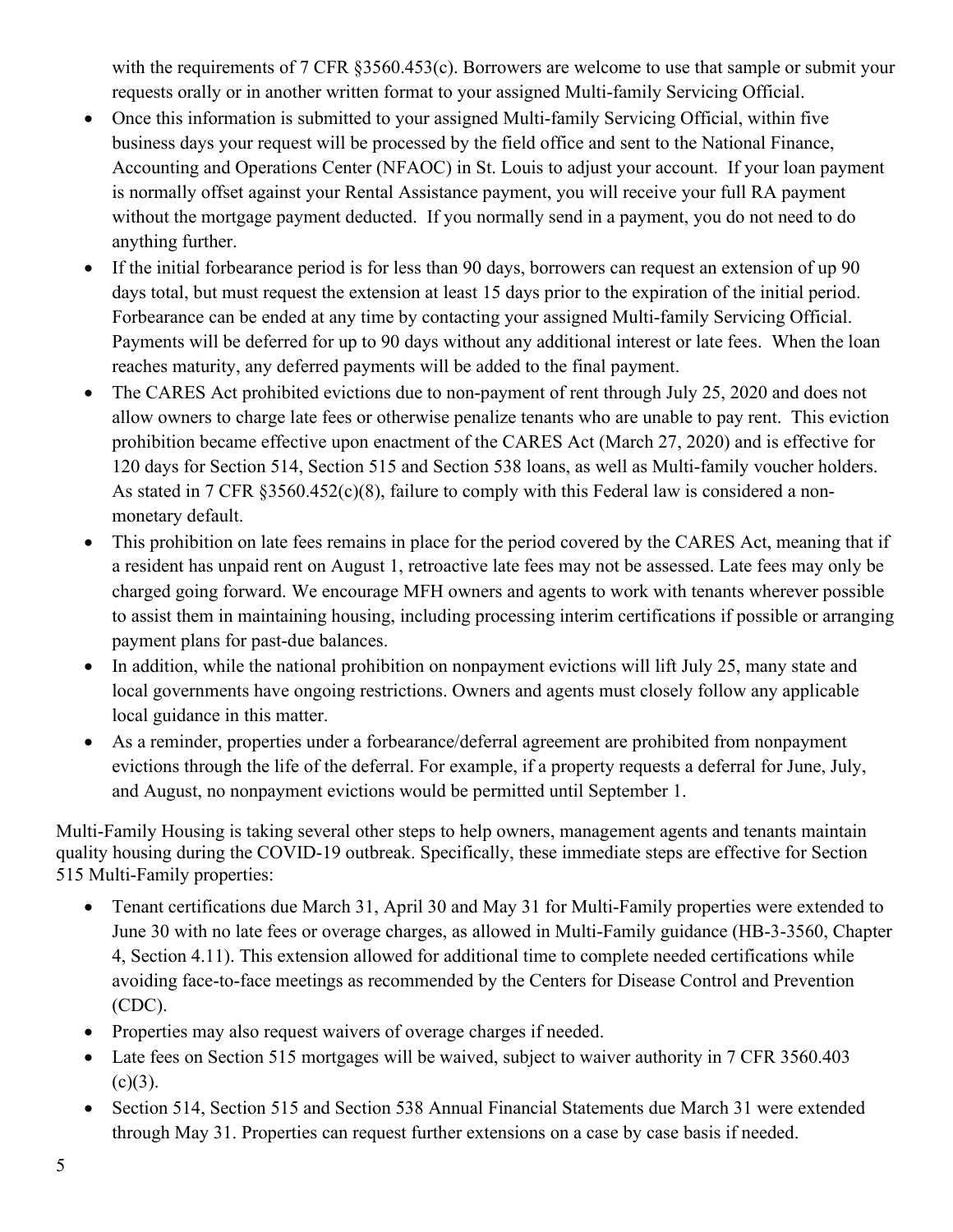- Current policy states that owners must process an interim recertification at the tenant's request if there is a change in income of \$50 or more per month. The owner should already have this policy in writing and apply it consistently. To the maximum extent possible, we encourage all owners to work with all tenants with impacted income to adjust rent payments.
- USDA encourages all owners to work with impacted residents and families to adjust rent payments, enter into forbearance agreements, and lessen the impact on affected residents. At this time, no additional subsidy funding has been made available. If borrowers are temporarily unable to make loan payments, the Agency may waive late fees and enter into an official workout plan.

USDA announced forbearance guidelines for the Multi-family Housing Guaranteed Loan Program as it applies to Section 4023 of the CARES Act. Guidelines are as follows:

For Forbearance of Stand-Alone Section 538 Loans:

- Lender fees should be reasonable and related to the drafting of the agreement. \$750 is considered reasonable for these purposes.
- The forbearance amount should be tailored to address the borrower's stated financial hardship. Any additional interest charged is negotiated between the lender and borrower but should not be higher than the note interest rate.
- Distributions should not be taken while a project is under a forbearance agreement or during any repayment period.
- If the Section 538 loan was sold to the Government National Mortgage Association (GNMA), repayment of forbearance must comply with the lender's securitization agreement with GNMA.

For Forbearance of Section 538 Loans with Subordinate Section 515 Loan(s):

- The above guidance for stand-alone Section 538 loans applies.
- The lender should confirm with the borrower and USDA whether the borrower has received forbearance on the subordinate Section 515 loan(s).
	- o If the borrower has received forbearance on a Section 515 loan, the lender should include this in its calculation of needed Section 538 forbearance.
	- o If the borrower has not received forbearance on a Section 515 loan, the lender should have the borrower contact his/her Multi-family Servicing Official to discuss forbearance in order to accurately assess the financial hardship caused by the public health crisis.
- If the borrower requires forbearance of a Section 538 loan, the lender may enter into a repayment plan with the borrower. The forbearance repayment plan will be considered an allowable expense in the Section 515 budget per Handbook 2-3560, Attachment 4-C.

Completed forbearance agreements must be sent to [Adam.Hauptman@USDA.gov.](mailto:Adam.Hauptman@USDA.gov)

Guidance for Deferral Requests in USDA'S Multi-Family Housing Programs:

- The 2020 CARES Act allows Multifamily borrowers experiencing a financial hardship related to COVID–19 to request forbearance for up to 90 days. Guidance on how to request this forbearance/deferral was distributed on April 2, 2020, and we encourage you to contact your Servicing Official with questions.
- MFH has processed over 4,000 deferral requests for its 514 and 515 programs.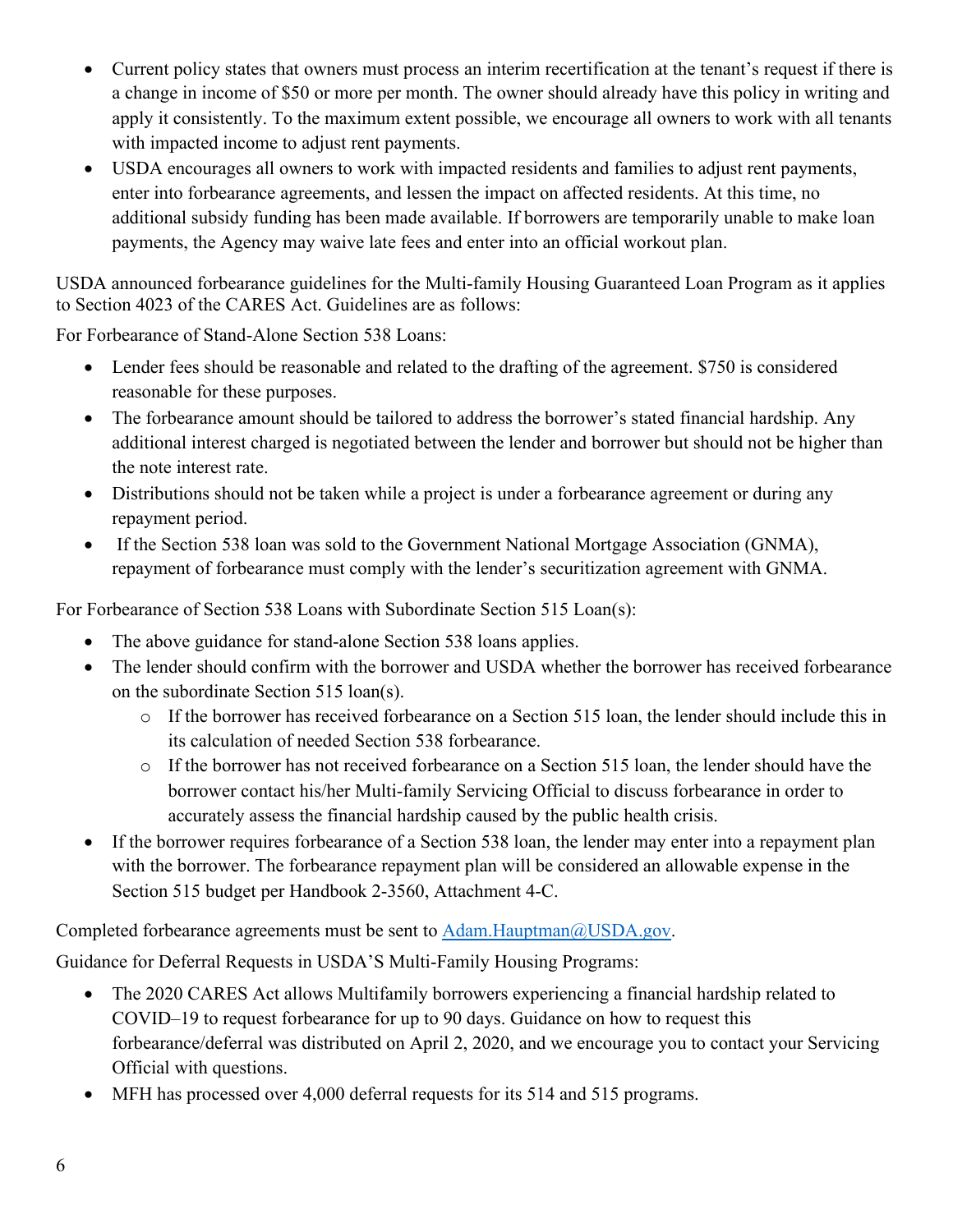• Forbearance/deferral requests are still being accepted for properties experiencing financial hardship due to COVID-19 that have not yet requested a forbearance. Requests will be accepted as long as the National Emergency is in place or through December 31, 2020. As a condition of a deferral, owners and management agents must not evict tenants for nonpayment of rent through the deferral period.

Guidance for Tenants Who Experience an Ongoing Reduction in Income Due to COVID-19

- For tenants receiving Rental Assistance, an interim recertification should be completed as quickly as possible for any changes in monthly income. Tenants who completed a previous interim recertification may need to complete a second interim certification, for example if their unemployment benefits change or if a partial layoff becomes permanent. We encourage agents to be accurate but flexible, including receiving information by phone or email, and making accommodations when income changes can't be verified due to business closures.
- Given the high number of potential zero-income certifications, we have suspended Handbook 2-3560 Attachment 6-B used to verify living expenses for zero income interim recertifications. Tenants who have been laid off due to COVID-19 do not qualify for income annualization as mentioned in Handbook 2-3560 Chapter 6 Section 6.9 (4), as this emergency is not a seasonal or predictable layoff. Rent should be calculated based on current income.
- We continue to appreciate your partnership through this challenging time. Please do not hesitate to reach out to your local RD staff if you have additional questions.

### *Community Facilities*

- Effective May 12, 2020, through September 30, 2020, the USDA Community Facilities Direct Loan [Program](https://www.rd.usda.gov/programs-services/community-facilities-direct-loan-grant-program) will temporarily allow borrowers with direct loans to request payment deferrals to assist those that are experiencing temporary cash flow issues due to the pandemic.
- On a case-by-case basis, USDA will provide the option of principal and interest payment deferrals to borrowers impacted by COVID-19 for up to one year due to hardship. The borrower must request any payment deferments from the Agency in writing.
- For additional information, please see page 22009 of the April 21, 2020, [Federal Register.](https://www.govinfo.gov/content/pkg/FR-2020-04-21/pdf/2020-08429.pdf)
- Effective March 31, 2020, until September 30, 2020, lenders may offer 180-day loan payment deferrals without prior agency approval for [Community Facilities Loan Guarantees.](https://www.rd.usda.gov/programs-services/community-facilities-guaranteed-loan-program) For additional information, see page 17721 of the March 31, 2020, [Federal Register.](https://www.govinfo.gov/content/pkg/FR-2020-03-31/pdf/2020-06706.pdf)
- On April 8, 2020, USDA expanded upon the deferral flexibilities it announced [March 31, 2020.](https://www.rd.usda.gov/sites/default/files/USDA_RD_SA_COVID19_Guarantee_Loan_Deferral_Payments03312020.pdf) Guaranteed lenders may also approve and make covered loans under the provisions of Section 1102 of the CARES Act. Section 1102 pertains to the Small Business Administration's Paycheck Protection Program.
- The expanded notice provides that guaranteed lenders may also approve and make covered loans under the provisions of Section 1102 of the CARES Act. Section 1102 pertains to the Small Business Administration's Paycheck Protection Program.
- Guaranteed lenders must notify USDA Rural Development in writing of any covered loans made under Section 1102 of the [CARES Act.](https://www.congress.gov/bill/116th-congress/senate-bill/3548/text) Written notification will meet the standard for concurrence until Sept. 30, 2020. After Sept. 30, 2020, lenders must resume obtaining Agency approval in accordance with all applicable program regulations, forms and existing authorities. For additional information, see page 19655 of the April 8, 2020, [Federal Register.](https://www.govinfo.gov/content/pkg/FR-2020-04-08/pdf/2020-07487.pdf)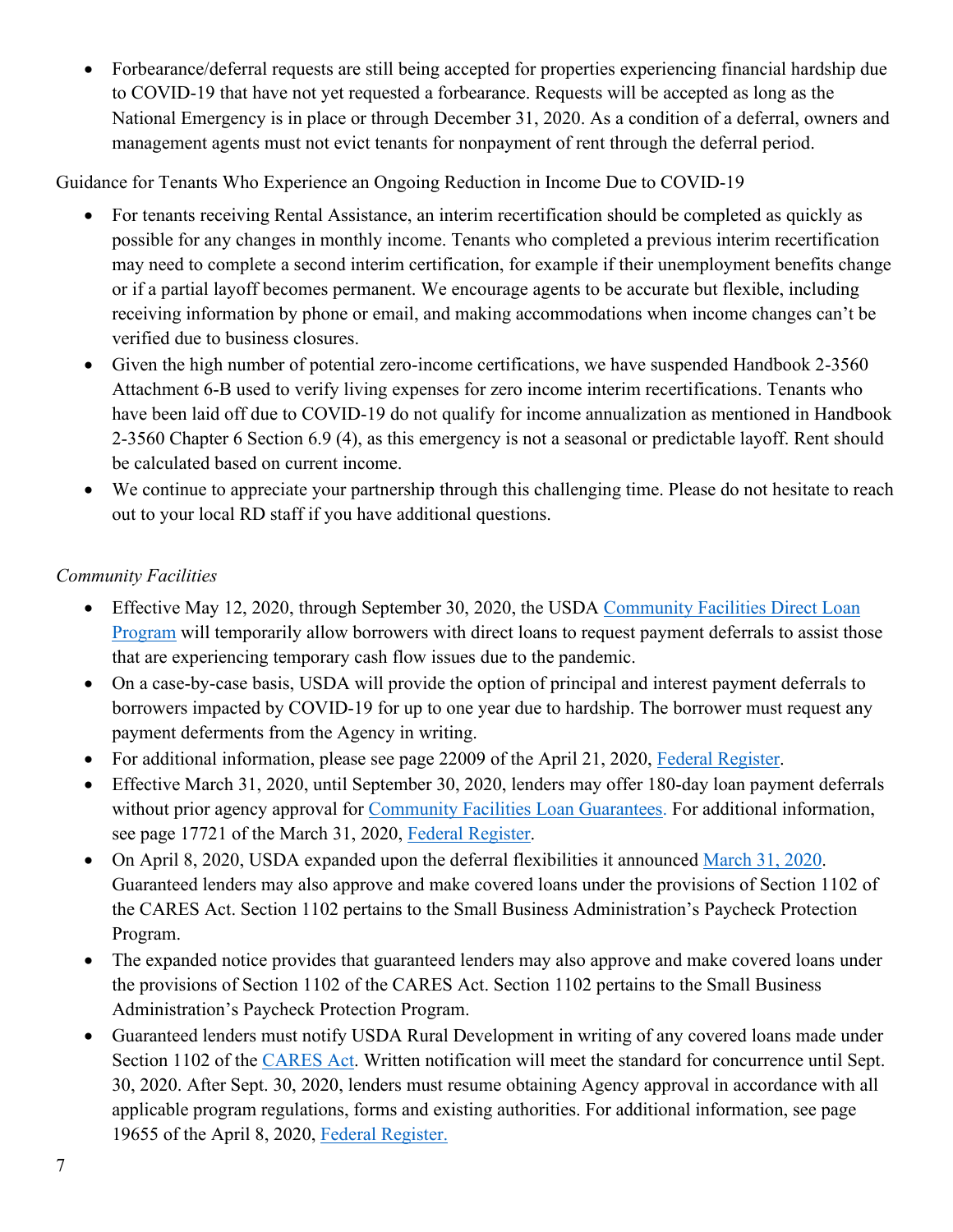- On April 24, 2020, USDA provided guidance on the resources provided in the [Paycheck Protection](https://www.congress.gov/bill/116th-congress/house-bill/266?q=%7B%22search%22%3A%5B%22HR+266%22%5D%7D&s=1&r=1)  [Program and Health Care Enhancement Act \(HR.266\)](https://www.congress.gov/bill/116th-congress/house-bill/266?q=%7B%22search%22%3A%5B%22HR+266%22%5D%7D&s=1&r=1) recently passed by Congress and signed into law by President Trump.
	- - o Current borrowers in USDA's Community Facilities Direct Loan program who apply for a loan through the PPP are not required to obtain prior written consent. However, borrowers must continue to follow program requirements for additional debt requests and requests involving the subordination or parity of security.
		- o Community Facilities lenders may also approve and make covered loans under the PPP. Guaranteed lenders must notify USDA Rural Development in writing of any covered loans made under the PPP. Written notification will meet the standard for concurrence until Sept. 30, 2020.

### **Rural Utilities Service**

USDA is waiving RUS borrower covenant requirements for loan agreement financial ratios for the period from Jan. 1, 2020 through Dec. 31, 2020. Additionally, USDA is waiving all financial reporting requirements associated with existing Rural Utilities Service (RUS) loan and grant covenants beginning Jan. 1, 2020 through Aug. 31, 2020.

#### *ReConnect Pilot Program*

- The CARES Act provided \$100 million in additional funding to the program. USDA received 11 Round 2 ReConnect Program applications that were eligible for this funding.
- On June 25, 2020, USDA began to announce awards for ReConnect Round 2 beginning with recipients of the CARES Act funding. USDA will continue making announcements as these projects are awarded.

### *Distance Learning and Telemedicine (DLT)*

- Rural Development was provided an additional \$25 million in the CARES Act for the DLT grant program. USDA issued a stakeholder announcement on April 14 on the funding. This funding was used to establish a second application window for Fiscal Year 2020 which closed on July 13, 2020. RUS is currently reviewing these applications.
- RUS also is reviewing the first round of applications for Fiscal Year 2020 for the DLT program which closed on April 10, 2020. RUS anticipates making announcements on the first round of DLT awards as early as mid-August 2020.

#### *Telecommunications and Electric*

- USDA extended the deadline for the Telecommunications and Electric program borrowers and grantees to submit their annual CPA audit to August 31, 2020.
- USDA is waiving borrower covenant requirements for loan agreement financial ratios for the period from Jan. 1, 2020, through Dec. 31, 2020. Additionally, USDA is waiving all financial reporting requirements associated with existing RUS loan and grant covenants beginning Jan. 1, 2020 through Aug. 31, 2020
- The RUS Administrator has delegated authority to the RUS Telecommunications, Electric, and Water and Environmental Programs to consider requests to waive certain site inspection requirements during the current COVID-19 National Emergency.
- Applicants will be able to use alternative methods to notify the public, such as through videoconferences, teleconferences and public notices on websites and in local newspapers, as a substitute for the public meeting notification requirement for water and waste projects.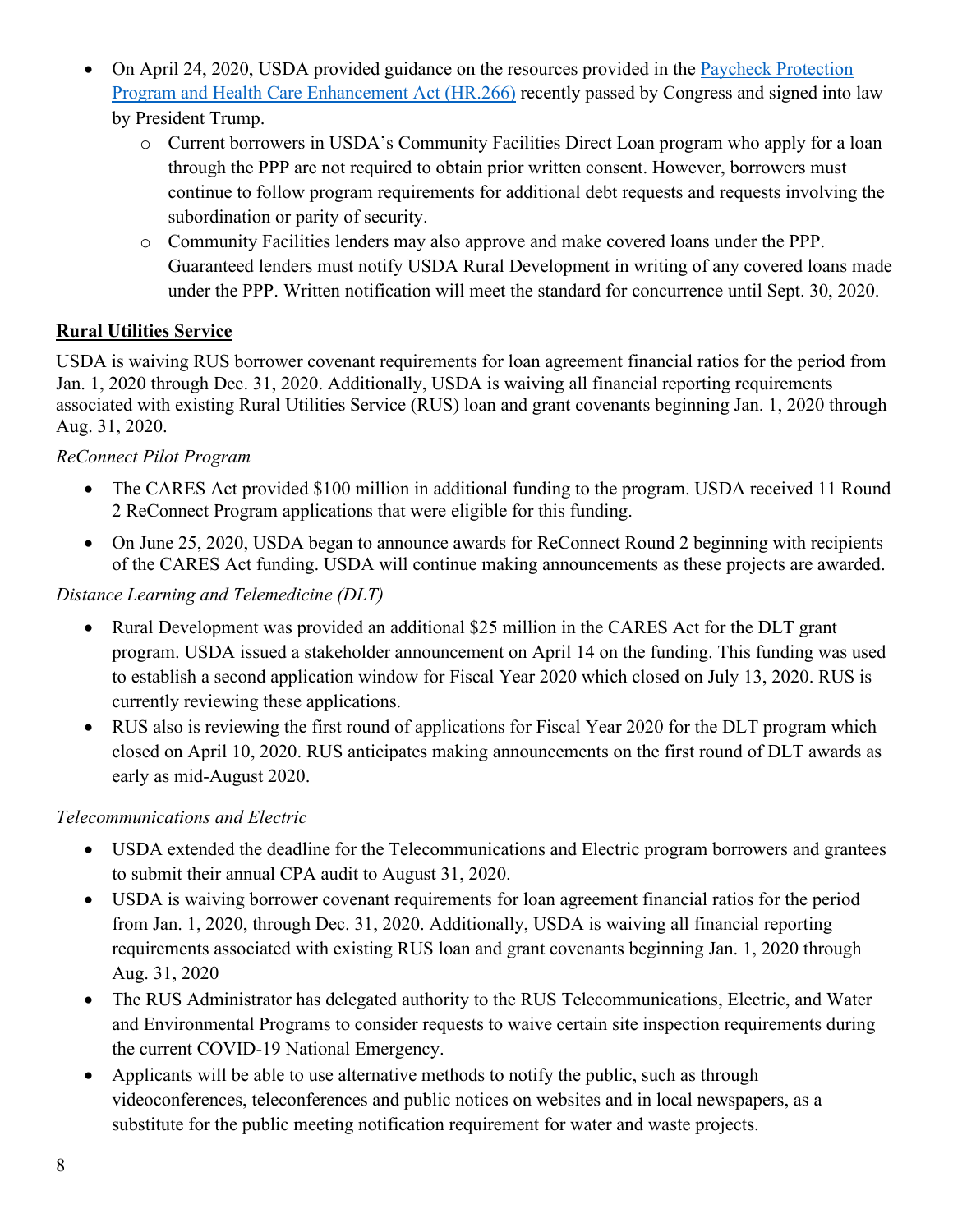- On a case-by-case basis, USDA will help Electric Program borrowers gain access to obligated funds more quickly at current low interest rates by considering extensions of loan terms (within statutory limits); considering requests to move obligated funds between the Electric Program's six budget purposes where the new purpose has cleared environmental review; and by considering Temporary Normal Inventory (TNI) requests.
- On April 24, 2020, USDA provides guidance on the resources provided in the [Paycheck Protection](https://www.congress.gov/bill/116th-congress/house-bill/266?q=%7B%22search%22%3A%5B%22HR+266%22%5D%7D&s=1&r=1)  [Program and Health Care Enhancement Act \(HR.266\)](https://www.congress.gov/bill/116th-congress/house-bill/266?q=%7B%22search%22%3A%5B%22HR+266%22%5D%7D&s=1&r=1) recently passed by Congress and signed into law by President Trump.
	- o Depending on the program, USDA Electric, Telecommunications and Rural Energy Savings Program borrowers are required to seek prior written consent of the Rural Utilities Service (RUS) for additional outside indebtedness pursuant to certain terms in the regulations and loan documents.
	- o For those borrowers where prior RUS consent would be needed, RUS waives the requirement of consent for any loan made by the SBA under the PPP as published in the Federal Register, provided RUS is notified of the SBA emergency loan before execution. Borrowers must continue to follow program requirements for additional debt requests and requests involving the subordination or parity of security.
	- o The Small Business Administration (SBA) has issued an [interim final rule](https://www.govinfo.gov/content/pkg/FR-2020-05-19/pdf/2020-10674.pdf) that clarifies the eligibility of electric cooperatives for the Paycheck Protection Program. Electric cooperatives that are  $501(c)(12)$  eligible are approved to access the program by the SBA. Furthermore, USDA has approved usage of the Paycheck Protection Program provided electric cooperatives notify the RUS if they end up using that resource. They do not need pre-approval to do so.
- USDA is providing the following guidance for RUS regulated borrowers who have received SBA Paycheck Protection Program (PPP) funds:
	- o PPP loan funds should be initially recorded as debt.
	- o Any PPP loan funds that are included on work orders submitted to RUS for financing, must be removed from all financing requests regardless of whether the PPP funds are forgiven. This will prevent duplicate financing of these costs through the Federal Government. (Please note, the costs do not have to be removed from the assets constructed or retired unless the loan is forgiven).
	- o If PPP loan funds are subsequently forgiven, the expenses and/or workorders along with assets constructed or retired should be credited for any forgiven PPP loan funds used for these purposes.
	- o RUS cannot provide an opinion or advise on whether PPP loans made to RUS borrowers will qualify for forgiveness. That decision will be made by SBA.
	- o This guidance is based on the current status of SBA's PPP and given that many variables in this program are unknown at this time, our guidance may be updated to reflect any new circumstances related to the PPP.
	- o If you have any additional questions or concerns, please contact the Technical Accounting Review Branch at SM.RD.CMPL.TARB@usda.gov.

*Water and Waste Disposal Program*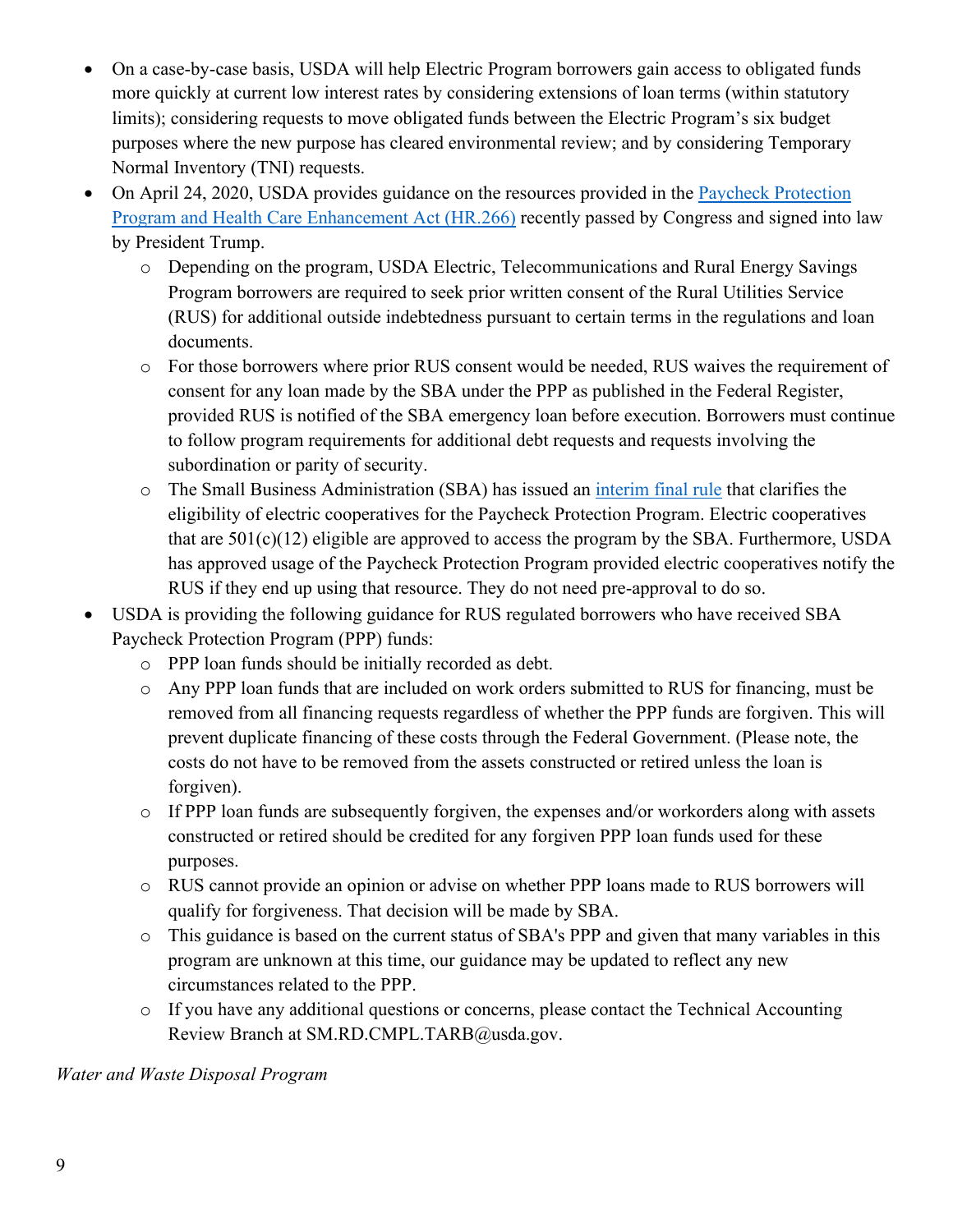- Effective March 31, 2020, until September 30, 2020, lenders may offer 180-day loan payment deferrals without prior agency approval for [Water and Waste Disposal Loan Guarantees.](https://www.rd.usda.gov/programs-services/water-waste-disposal-loan-guarantees) For additional information, see page 17721 of the March 31, 2020, [Federal Register.](https://www.govinfo.gov/content/pkg/FR-2020-03-31/pdf/2020-06706.pdf)
- On April 8, 2020, USDA expanded upon the deferral flexibilities it announced [March 31, 2020.](https://www.rd.usda.gov/sites/default/files/USDA_RD_SA_COVID19_Guarantee_Loan_Deferral_Payments03312020.pdf) Guaranteed lenders may also approve and make covered loans under the provisions of Section 1102 of the CARES Act. Section 1102 pertains to the Small Business Administration's Paycheck Protection Program.
- The expanded notice provides that guaranteed lenders may also approve and make covered loans under the provisions of Section 1102 of the CARES Act. Section 1102 pertains to the Small Business Administration's Paycheck Protection Program.
- Guaranteed lenders must notify USDA Rural Development in writing of any covered loans made under Section 1102 of the [CARES Act.](https://www.congress.gov/bill/116th-congress/senate-bill/3548/text) Written notification will meet the standard for concurrence until Sept. 30, 2020. After Sept. 30, 2020, lenders must resume obtaining Agency approval in accordance with all applicable program regulations, forms and existing authorities. For additional information, see page 19655 of the April 8, 2020, [Federal Register.](https://www.govinfo.gov/content/pkg/FR-2020-04-08/pdf/2020-07487.pdf)
- On April 24, 2020, USDA provides guidance on the resources provided in the [Paycheck Protection](https://www.congress.gov/bill/116th-congress/house-bill/266?q=%7B%22search%22%3A%5B%22HR+266%22%5D%7D&s=1&r=1)  [Program and Health Care Enhancement Act \(HR.266\)](https://www.congress.gov/bill/116th-congress/house-bill/266?q=%7B%22search%22%3A%5B%22HR+266%22%5D%7D&s=1&r=1) recently passed by Congress and signed into law by President Trump.
	- o Current borrowers in USDA's Water and Waste Disposal loan program who apply for a loan through the PPP are not required to obtain prior written consent. However, borrowers must continue to follow program requirements for additional debt requests and requests involving the subordination or parity of security.
	- o Water and Wastewater lenders may also approve and make covered loans under the PPP. Guaranteed lenders must notify USDA Rural Development in writing of any covered loans made under the PPP. Written notification will meet the standard for concurrence until Sept. 30, 2020.
- RUS will temporarily grant Water and Waste Disposal infrastructure borrowers in good standing the ability to apply for assistance to address temporary cash flow issues due to the pandemic. On a case-bycase basis, options include principal and interest payment deferrals and other financial restructuring measures. Principal and interest calculations will be adjusted to reflect the new outstanding balance. The borrower must request any payment deferments from the Agency in writing.

For assistance, please contact:

- Electric Program: Christopher McLean, [Christopher.mclean@usda.gov,](mailto:Christopher.mclean@usda.gov) 202-407-2986
- Telecommunications Program: Laurel Leverrier, [Laurel.Leverrier@usda.gov,](mailto:Laurel.Leverrier@usda.gov) 202-495-9142
- Water and Environmental Programs: Edna Primrose, [Edna.Primrose@usda.gov,](mailto:Edna.Primrose@usda.gov) 202-494-5610

## **Rural Business-Cooperative Service**

## *Business & Industry (B&I) CARES Act Program*

Effective May 22, 2020, USDA is making available up to \$1 billion in loan guarantees to help rural businesses meet their working capital needs during the coronavirus pandemic. Additionally, agricultural producers that are not eligible for USDA Farm Service Agency loans may receive funding under USDA [Business & Industry](https://www.rd.usda.gov/programs-services/business-and-industry-cares-act-program)  [\(B&I\) CARES Act Program](https://www.rd.usda.gov/programs-services/business-and-industry-cares-act-program) provisions included in the Coronavirus Aid, Relief, and Economic Security (CARES) Act.

In addition to expanding eligibility to certain agricultural producers, the changes allow USDA to: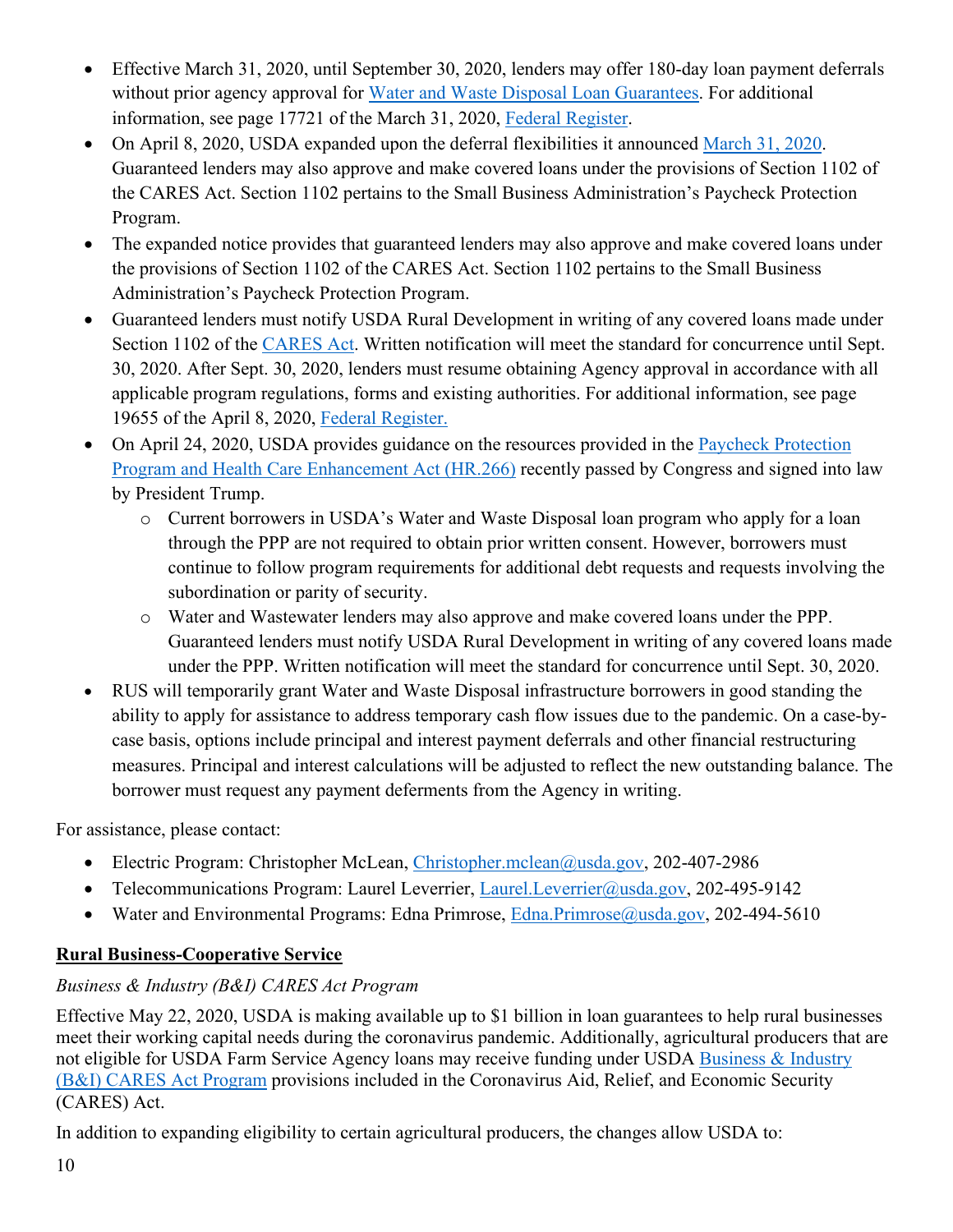- Provide 90 percent guarantees on B&I CARES Act Program loans;
- Set the application and guarantee fee at two percent of the loan;
- Accept appraisals completed within two years of the loan application date;
- Not require discounting of collateral for working capital loans, and
- Extend the maximum term for working capital loans to 10 years.

B&I CARES Act Program loans must be used as working capital to prevent, prepare for or respond to the effects of the coronavirus pandemic. The loans may be used only to support rural businesses, including agricultural producers, that were in operation on Feb. 15, 2020.

USDA intends to consider applications in the order they are received. However, the Department may assign priority points to projects if the demand for funds exceeds availability.

USDA announced the expanded B&I authorities in a notice published on page 31139 of the May 22 [Federal](https://www.govinfo.gov/content/pkg/FR-2020-05-22/pdf/2020-11243.pdf)  [Register.](https://www.govinfo.gov/content/pkg/FR-2020-05-22/pdf/2020-11243.pdf) The Department began accepting B&I CARES Act applications for loan guarantees on May 22, 2020. Applications will be received continuously through midnight Eastern Daylight Time on September 15, 2021, or until funds are expended. Program funding expires Sept 30, 2021.

### *Additional Guaranteed Programs*

Effective March 31, 2020, until September 30, 2020, lenders may offer 180-day loan payment deferrals without prior agency approval for [Business and Industry Loan Guarantees,](https://www.rd.usda.gov/programs-services/business-industry-loan-guarantees) and [Rural Energy for America Program Loan](https://www.rd.usda.gov/programs-services/rural-energy-america-program-renewable-energy-systems-energy-efficiency)  [Guarantees.](https://www.rd.usda.gov/programs-services/rural-energy-america-program-renewable-energy-systems-energy-efficiency) For additional information, see page 17721 of the March 31, 2020, [Federal Register.](https://www.govinfo.gov/content/pkg/FR-2020-03-31/pdf/2020-06706.pdf)

On April 8, 2020, USDA expanded upon the deferral flexibilities it announced on [March 31, 2020.](https://www.rd.usda.gov/sites/default/files/USDA_RD_SA_COVID19_Guarantee_Loan_Deferral_Payments03312020.pdf) Guaranteed lenders may also approve and make covered loans under the provisions of Section 1102 of the CARES Act pertaining to the Small Business Administration's Paycheck Protection Program.

The expanded notice provides that guaranteed lenders may also approve and make covered loans under the provisions of Section 1102 of the CARES Act without prior Agency approval.

On April 24, 2020, USDA provided guidance on the resources provided in the [Paycheck Protection Program](https://www.congress.gov/bill/116th-congress/house-bill/266?q=%7B%22search%22%3A%5B%22HR+266%22%5D%7D&s=1&r=1)  [and Health Care Enhancement Act \(HR.266\)](https://www.congress.gov/bill/116th-congress/house-bill/266?q=%7B%22search%22%3A%5B%22HR+266%22%5D%7D&s=1&r=1) recently passed by Congress and signed into law by President Trump.

• USDA's guaranteed Business & Industry, Rural Energy for America Program (REAP) programs may approve and make covered loans under the PPP. Guaranteed lenders must notify USDA Rural Development in writing of any covered loans made under the PPP. Written notification will meet the standard for concurrence until Sept. 30, 2020.

#### *Programs for RBCS Intermediary Borrowers*

- RBCS intermediary borrowers continue to have authority to service loan portfolios independent of USDA. Intermediary borrowers participating in these programs may approve loan payment deferrals for their borrowers without USDA approval. These programs are:
	- o Intermediary Relending Program (IRP)
	- o Rural Business Development Grant (RBDG)
	- o Rural Economic Development Loan and Grant (REDL and REDG)
	- o Rural Microentrepreneur Assistance Program (RMAP)
- For existing Intermediary Relending Program (IRP) and Rural Economic Development Loan (REDL) borrowers, the Agency is committed to maintaining well-capitalized intermediary lenders and will work